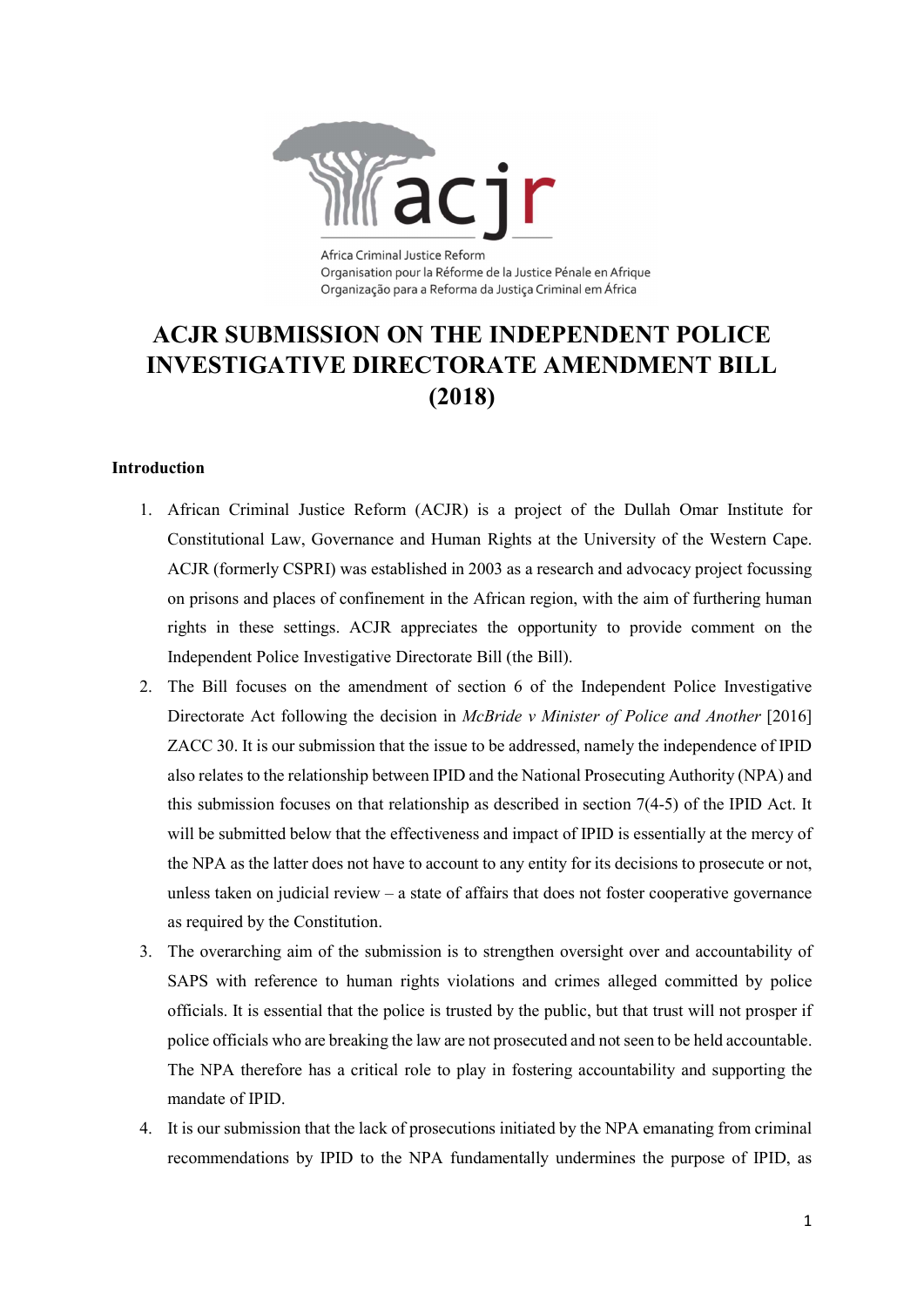articulated by the IPID Act, namely 'to enhance accountability and transparency by the South African Police Service and Municipal Police Services in accordance with the principles of the Constitution.'<sup>1</sup> If there are no or few actual prosecutions relative to the number of recommendations for prosecutions as is the case, it places the purpose of both institutions into question. It is in this sense then that one can conclude that the accountability value chain is broken, resulting in a de fact situation of impunity.

#### Impunity and accountability<sup>2</sup>

- 5. The UN Commission on Human Rights defines impunity as "the impossibility, de jure or de facto, of bringing the perpetrators of violations to account - whether in criminal, civil, administrative or disciplinary proceedings - since they are not subject to any inquiry that might lead to their being accused, arrested, tried and, if found guilty, sentenced to appropriate penalties, and to making reparations to their victims."<sup>3</sup> Impunity therefore implies a political and social context in which laws against human rights violations are either ignored or perpetrators inadequately punished by the state.<sup>4</sup>
- 6. The duty to combat impunity rests firmly with the State and Principle 20 of the 1996 UN Report of the Independent Expert on the Question of Impunity made it clear that impunity is a consequence of "the failure of States to meet their obligations under international law to investigate violations, take appropriate measures in respect of the perpetrators, particularly in the area of justice, ensure that they are prosecuted and tried and provide the victims with effective remedies."<sup>5</sup> The updated UN report on impunity of 2005 omits this particular sentence but explains more clearly what it is that states must do to combat impunity, noting that states have a duty to "undertake prompt, thorough, independent and impartial investigations of violations of human rights and international humanitarian law and take appropriate measures in respect of the perpetrators, particularly in the area of criminal justice, by ensuring that those responsible for serious crimes under international law are prosecuted, tried and duly punished."<sup>6</sup>
- 7. The 2005 UN report on impunity furthermore recognises that while the decision to prosecute lies primarily with the state, the state should also not impede other procedures that victims and their families may initiate such as civil actions and private prosecutions (where this is possible, as is the case in South Africa<sup>7</sup>). Moreover, states should afford "broad legal standing" to any

 $1 \text{ s } 2(\text{g})$  IPID Act, 1 of 2011.

 $2$  This section is based on Muntingh, L. and Dereymaeker, G. (2013) Understanding impunity in the South African law enforcement agencies, CSPRI Research Paper, Bellville: Community Law Centre.

<sup>3</sup>E/CN.4/2005/102/Add.1 Definitions. This definition differs slightly from the one adopted in 1996 (E/CN.4/Sub.2/1996/18) by adding the words "if found guilty, sentenced to appropriate penalties, and to making reparations to their victims"

<sup>&</sup>lt;sup>4</sup> Jorgensen, N. (2009) Impunity and oversight: when do governments police themselves, *Journal of Human Rights*, Vol. 8, p. 386.<br><sup>5</sup> E/CN.4/Sub.2/1996/18.

<sup>6</sup> E/CN.4/2005/102/Add.1 Principle 19.

<sup>7</sup> s 7 Criminal Procedure Act (51 of 1977).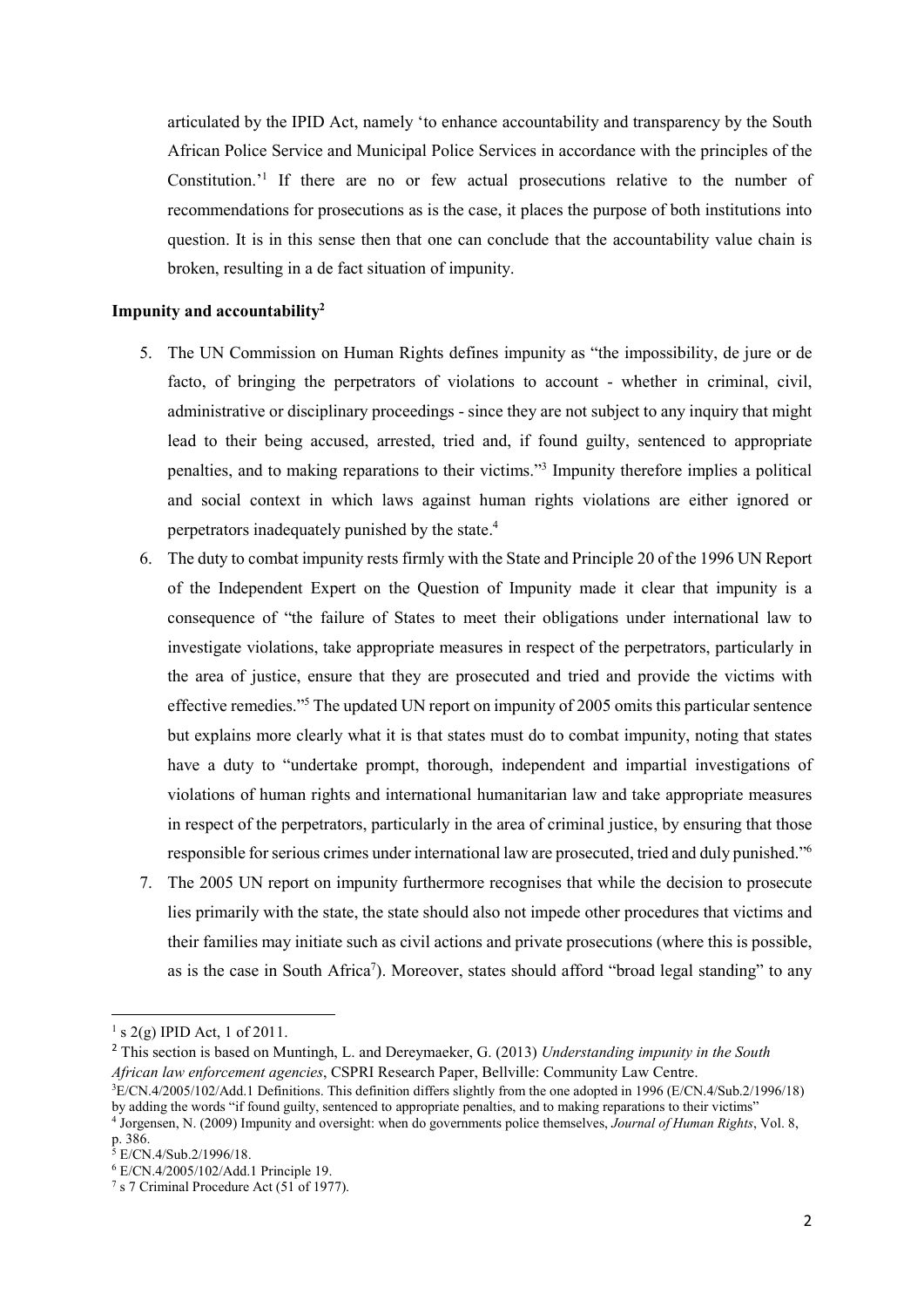individual, collective or non-governmental organisation that has a legitimate interest in such as matter.<sup>8</sup>

- 8. Impunity is not easy to measure but the following are possible indicators:
	- the number of prosecutions initiated against law enforcement officials compared to the number of complaints lodged
	- the extent to which and quantum of internal disciplinary actions instituted
	- the sanctions imposed, either in criminal cases or disciplinary proceedings, is a qualitative indicator of how rights violations are regarded by the sanctioning authority.
	- how the executive responds to input and recommendations from designated oversight structures as well as the broader civil society is furthermore regarded as indicative of accountability vis a vis impunity.
	- Are recommendations are indeed effectively considered, adhered to and followed-up?
- 9. Ultimately, the question of impunity must be answered by the level of accountability enforced with regard to rights violations allegedly committed by law enforcement officials. While the primary focus of combating impunity is towards the past by investigating, prosecuting and punishing perpetrators for events that had already taken place, the duty to combat impunity must also keep an eye on the future. Failure to investigate, prosecute and punish perpetrators appropriately sets up a dynamic where a culture of impunity takes root, or is entrenched in organisations, such as a police force. Combating impunity is therefore not only about what has already happened but also about preventing its repetition.
- 10. Addressing impunity in the police requires the close cooperation between SAPS, the NPA and IPID as there is a collective duty under the Constitution to hold perpetrators of rights violations accountable. We can refer to this as the accountability triangle. It is in the interests of SAPS that crimes and rights violations allegedly perpetrated by police officials are investigated and that transgressing police officials criminally prosecuted or disciplined, as the case may be, because this will communicate to all officials that transgressions and violations are not tolerated. It is then the task of the NPA to criminally prosecute officials implicated in crimes to ensure that guilty officials are removed from the service and that SAPS operates with integrity and public trust is built in the organisation. It is to no one's benefit that police officials are not held accountable for crimes and rights violations and it undermines trust in the police and ultimately its legitimacy.

<sup>&</sup>lt;sup>8</sup> E/CN.4/2005/102/Add.1 Principle 19. Although the decision to prosecute lies primarily within the competence of the State, victims, their families and heirs should be able to institute proceedings, on either an individual or a collective basis, particularly as parties civiles or as persons conducting private prosecutions in States whose law of criminal procedure recognizes these procedures. States should guarantee broad legal standing in the judicial process to any wronged party and to any person or non-governmental organization having a legitimate interest therein.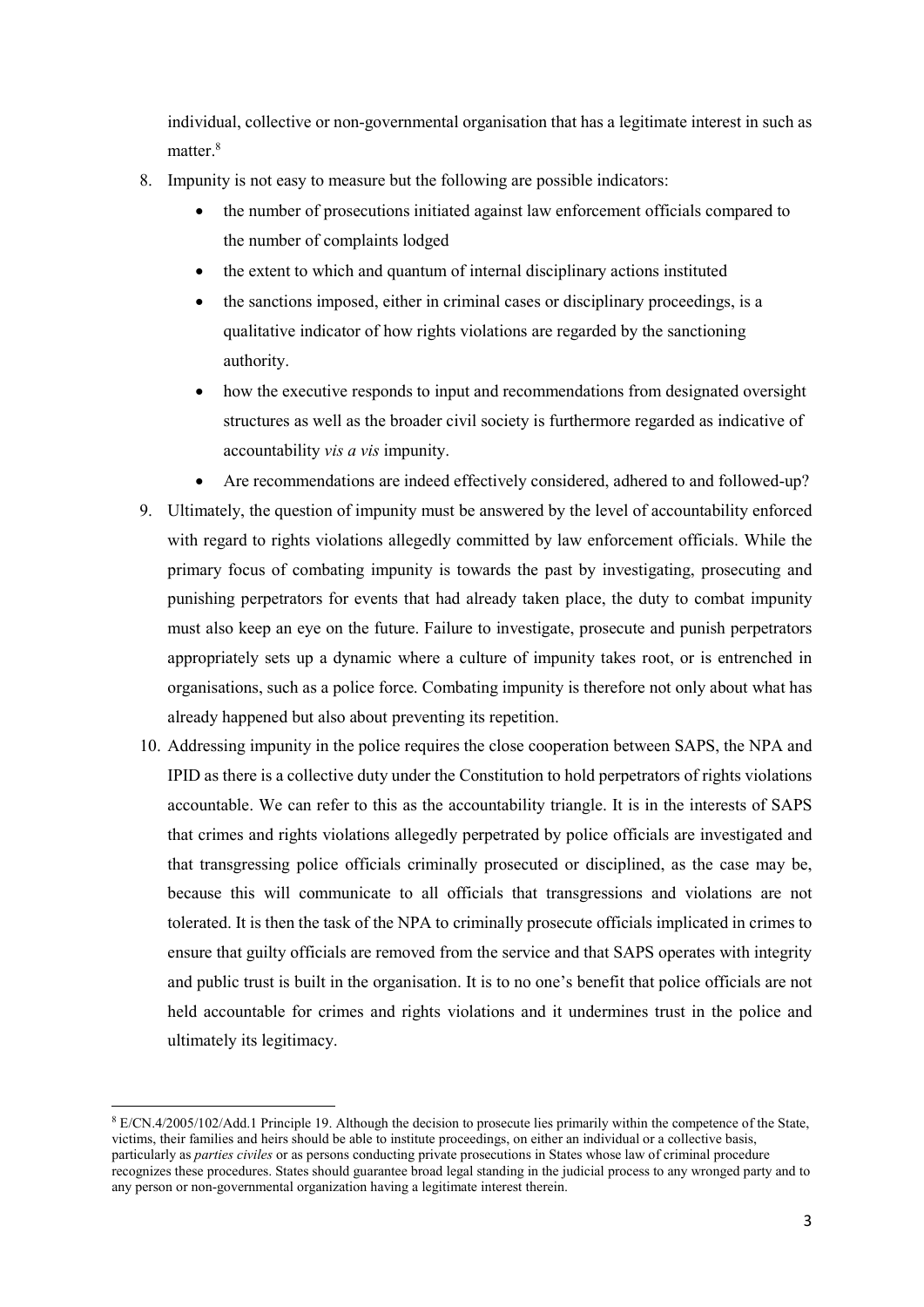# What does the Constitution, legislation policy and international law say about police accountability?

- 11. The Constitution in section 195(1) sets down the values and principles for public administration, requiring that the public administration must be governed by the democratic values and principles enshrined in the Constitution, including the following '(f) Public administration must be accountable. (g) Transparency must be fostered by providing the public with timely, accessible and accurate information'. Transparency and accountability are central to the IPID mandate.
- 12. The IPID Act in section 7(4-5) reads:

(4) The Executive Director must refer criminal offences revealed as a result of an investigation, to the National Prosecuting Authority for criminal prosecution and notify the Minister of such referral. (5) The National Prosecuting Authority must notify the Executive Director of its intention to prosecute, where after the Executive Director must notify the Minister thereof and provide a copy thereof to the Secretary.

- 13. The core problem here is that the NPA is not obliged by law to provide any reasons for not prosecuting a particular case nor is it bound by a time frame to make a decision to prosecute or not, or to provide regular updates to IPID on progress with cases.
- 14. The NPA Act, in section 22(4)(f), places a duty on the NDPP to 'bring the United Nations Guidelines on the Role of Prosecutors to the attention of the Directors and prosecutors and promote their respect for and compliance with the above-mentioned principles within the framework of national legislation'. The UN Guidelines on the Role of Prosecutors in Guideline 15 reads 'Prosecutors shall give due attention to the prosecution of crimes committed by public officials, particularly corruption, abuse of power, grave violations of human rights and other crimes recognized by international law and, where authorized by law or consistent with local practice, the investigation of such offences.<sup>9</sup> It therefore follows that the NPA must pay particular attention, if not prioritise, cases against police officials. Cases against police officials are not ordinary cases, because accountability of police officials goes to the heart of the integrity of law enforcement.
- 15. The NPA Prosecution Policy Directives read:

-

(3) In the interest of transparency and accountability - and in accordance with section 33(2) of the Constitution<sup>10</sup> - reasons should as a rule be given upon request. (4) The nature and

<sup>&</sup>lt;sup>9</sup> UN Guidelines on the Role of Prosecutors, Adopted by the Eighth United Nations Congress on the Prevention of Crime and the Treatment of Offenders, Havana, Cuba, 27 August to 7 September 1990.

<sup>&</sup>lt;sup>10</sup> S 33. (2) Everyone whose rights have been adversely affected by administrative action has the right to be given written reasons.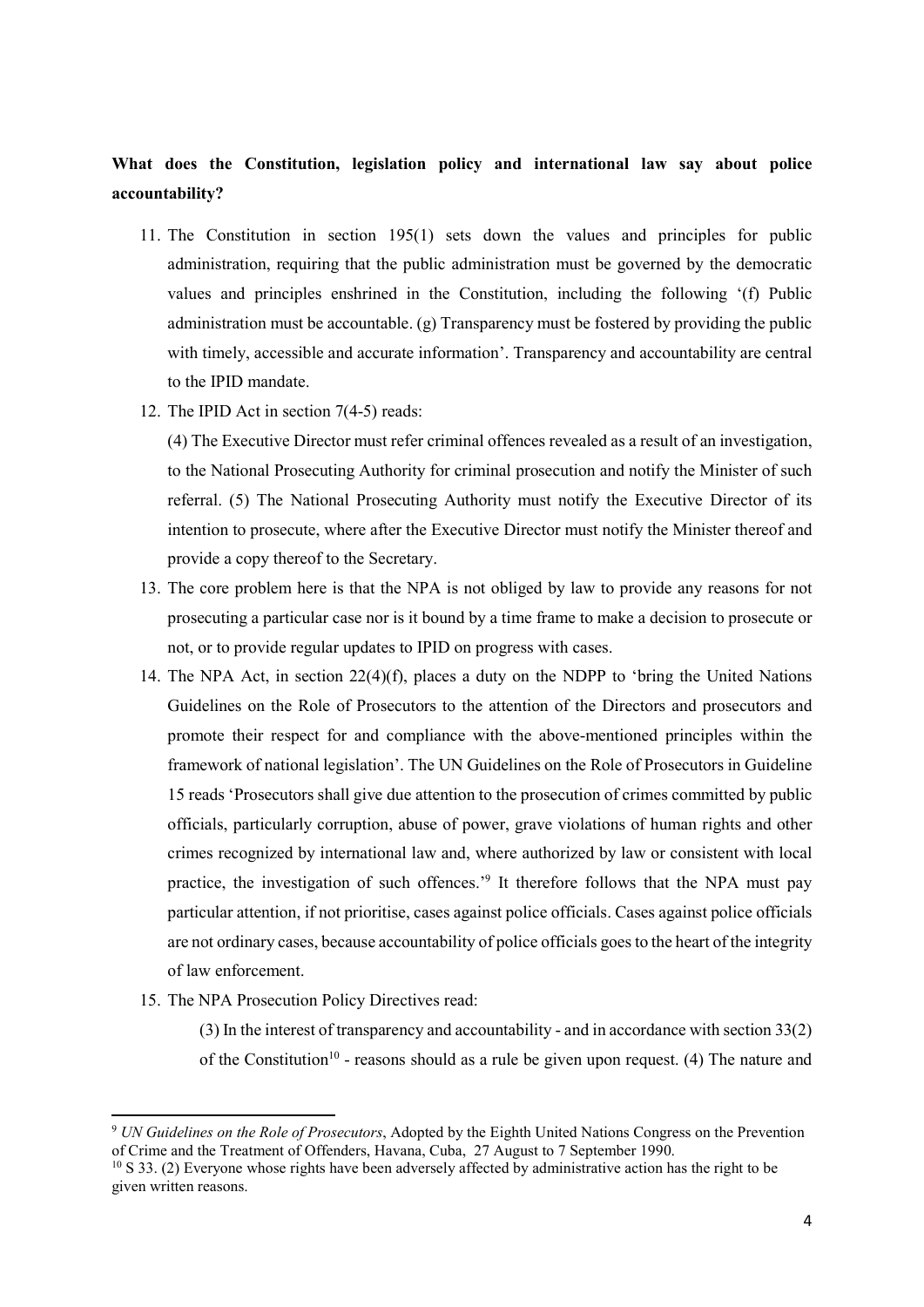detail of the reasons given will depend upon the circumstances of each case, although in general the ratio, rather than specific detail (e.g. the evaluation of a particular witness's evidence or credibility), should be given. Prosecutors should be careful not to infringe the rights of anyone when providing such reasons.<sup>11</sup>

- 16. At policy level it is evident that transparency and accountability are recognised as important values to the NPA. However, it is submitted below that this is not expressed in practice.
- 17. It is furthermore noteworthy that neither the NPA Prosecution Policy nor the NPA Prosecution Policy Directives mention IPID, yet IPID is a key stakeholder and has a statutory duty to refer deserving cases to the NPA for prosecution.
- 18. It is a recommendation from the NDP that SAPS should professionalise: 'The Commission recommends the professionalisation of the police by enforcing the code of conduct and a police code of ethics, appointing highly trained and skilled personnel, and establishing a body to set and regulate standards.<sup>12</sup> The sub-text is that rights violations by the police need to be addressed as a priority.
- 19. The Service Charter for Victims of Crime in South Africa states that:
	- You can request to be informed of the status of the case, whether or not the offender has been arrested, charged, granted bail, indicted, convicted or sentenced.
	- You may request reasons for a decision that has been taken in your case on whether to prosecute or not.<sup>13</sup>

The Charter therefore recognises the importance of transparency.

20. The UN Convention against Torture, to which South Africa is a party, places an obligation on the state to either extradite or prosecute persons suspected of having committed the crime of torture: 'The State Party in the territory under whose jurisdiction a person alleged to have committed any offence referred to in article  $4<sup>14</sup>$  is found shall in the cases contemplated in article 5<sup>15</sup>, if it does not extradite him, submit the case to its competent authorities for the

<sup>&</sup>lt;sup>11</sup> NPA Prosecution Policy Directives, Part 6 B para 3-4, p. 19 (effective June 2014).

<sup>&</sup>lt;sup>12</sup> National Planning Commission (2013) National Development Plan - Vision 2030, p. 388.

<sup>&</sup>lt;sup>13</sup> Department of Justice and Constitutional Development, Service Charter for Victims of Crime in South Africa, p. 7.

 $14$  Article 4 (1) Each State Party shall ensure that all acts of torture are offences under its criminal law. The same shall apply to an attempt to commit torture and to an act by any person which constitutes complicity or participation in torture. (2) Each State Party shall make these offences punishable by appropriate penalties which take into account their grave nature.

<sup>&</sup>lt;sup>15</sup> Article 5 (1) Each State Party shall take such measures as may be necessary to establish its jurisdiction over the offences referred to in article 4 in the following cases: (a) When the offences are committed in any territory under its jurisdiction or on board a ship or aircraft registered in that State; (b) When the alleged offender is a national of that State; (c) When the victim is a national of that State if that State considers it appropriate. (2) Each State Party shall likewise take such measures as may be necessary to establish its jurisdiction over such offences in cases where the alleged offender is present in any territory under its jurisdiction and it does not extradite him pursuant to article 8 to any of the States mentioned in paragraph I of this article. (3) This Convention does not exclude any criminal jurisdiction exercised in accordance with internal law.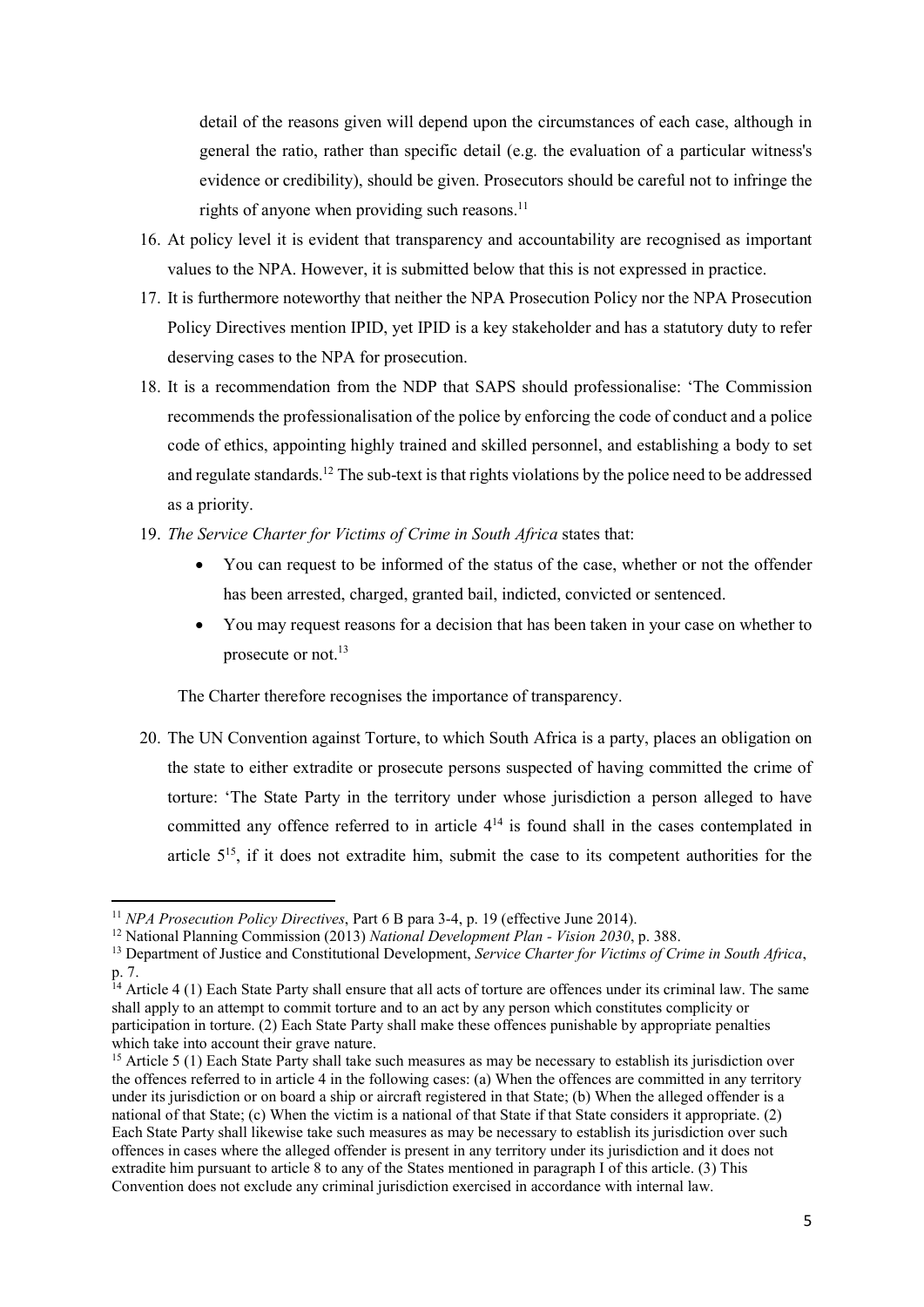purpose of prosecution.'<sup>16</sup> There is therefore little room for manoeuvring in the duty to prosecute.

21. UNCAT General Comment No. 3 in para 17, on the right to redress, states: A State's failure to investigate, criminally prosecute, or to allow civil proceedings related to allegations of acts of torture in a prompt manner, may constitute a *de facto* denial of redress and thus constitute a violation of the State's obligations under article 14[of UNCAT].<sup>17</sup> Failure to prosecute therefore has very real consequences for victims.

#### Outcomes of criminal recommendations to NPA

22. Once an investigation is completed and IPID is of the view that a criminal prosecution is warranted, the case is referred to the NPA for a decision to prosecute or not. Table 1 reflects that in 2016/17 IPID referred a total of 1140 cases to the NPA. However, IPID was still expecting response from the NPA in nearly 97% of cases referred with a recommendation to criminally prosecute.<sup>18</sup> Whilst it is understandable that there may be some time lapse with cases received late in the financial year, it is inexplicable that nearly all cases referred by IPID had not received a decision. It is also noteworthy that no cases were pending because the NPA requested further information. Of the 1140 cases, less than 1% were prosecuted. This can only be interpreted as a high level of reluctance on the part of the NPA to prosecute police officials. What motivates this inaction is not clear.

| <b>Response</b>                | <b>Number</b> | Percentage |
|--------------------------------|---------------|------------|
| Awaiting response              | 1105          |            |
| Declined to prosecute          | 26            | 2.3        |
| Prosecute                      |               | 0.8        |
| NPA requested more information |               |            |
| Total                          | 1140          |            |

| . .<br>×<br>n e<br>٧<br>×<br>۰, |
|---------------------------------|
|---------------------------------|

23. Criminal convictions in 2016/17 recorded by IPID are reflected in Table 2, showing that in 2016/17 there were a total of 45 convictions, 31.5% of which were for deaths due to police action.<sup>19</sup> The 45 convictions should be seen against the total number of cases referred to the

<sup>16</sup> Art. 7(1) UNCAT.

<sup>&</sup>lt;sup>17</sup> Article 14 (1) Each State Party shall ensure in its legal system that the victim of an act of torture obtains redress and has an enforceable right to fair and adequate compensation, including the means for as full rehabilitation as possible. In the event of the death of the victim as a result of an act of torture, his dependants shall be entitled to compensation. (2) Nothing in this article shall affect any right of the victim or other persons to compensation which may exist under national law.

<sup>&</sup>lt;sup>18</sup> IPID (2017) Annual Report 2016/17, p. 60.

<sup>19</sup> IPID (2017) Annual Report 2016/17, p. 62.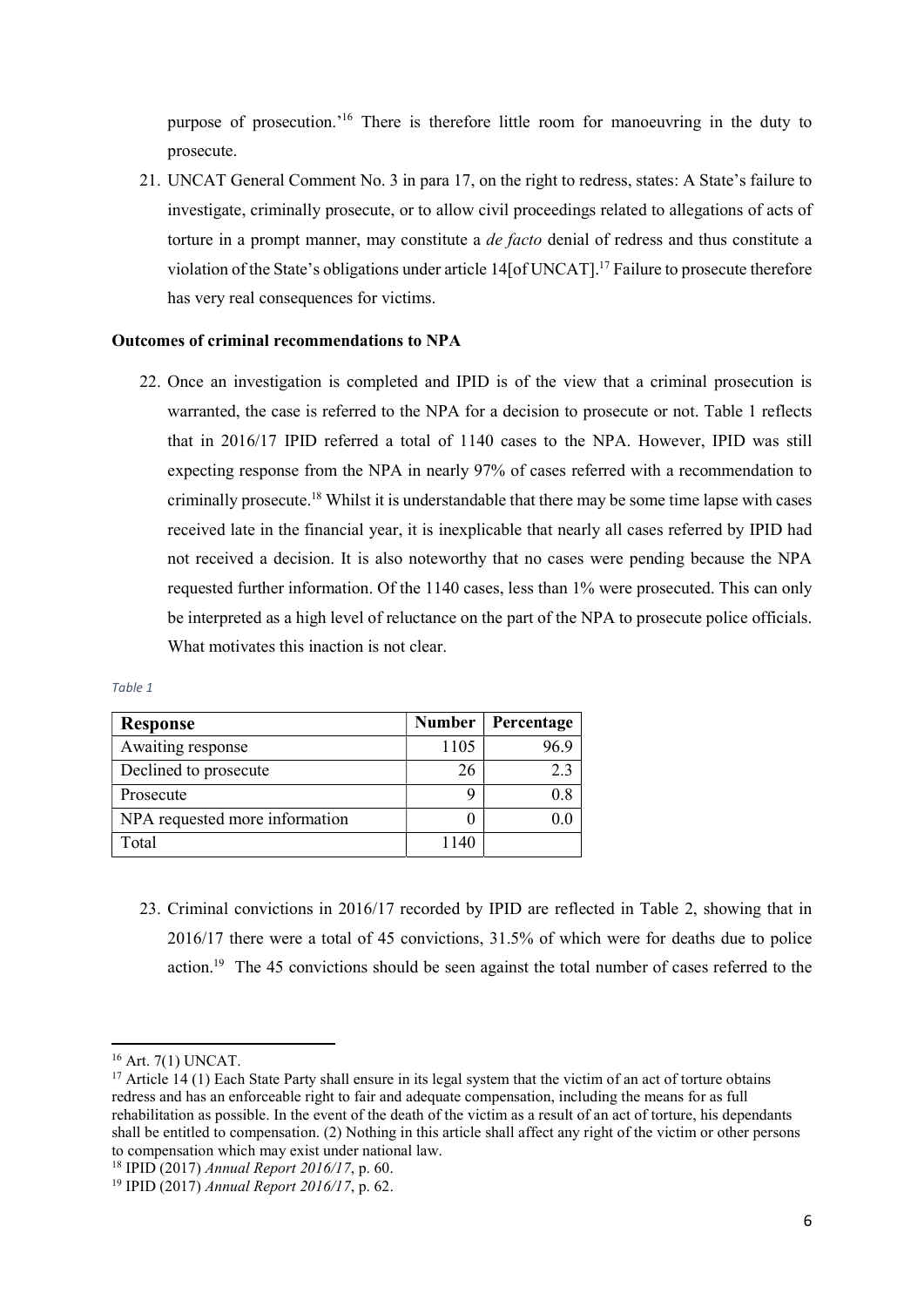NPA for prosecution – 1140 as reported in Table 1 above. This is by all accounts a dismal result.

#### Table 2

| Category                            | <b>Convictions</b> |
|-------------------------------------|--------------------|
| Deaths in custody                   |                    |
| Deaths as a result of police action | 17                 |
| Complaint of discharge of firearms  |                    |
| Rape by police officer              |                    |
| Rape in police custody              |                    |
| Torture                             |                    |
| Assault                             | 13                 |
| Corruption                          |                    |
| Systemic corruption                 |                    |
| Non-compliance with IPID Act        |                    |
| Other criminal offence              |                    |
| Total                               |                    |

24. Under the heading 'Co-operation and interaction with police and other constituent agencies' the Prosecution Policy states as follows:

> Effective co-operation with the police and other investigating agencies from the outset is essential to the efficacy of the prosecution process. . . . With regard to the investigation and prosecution of crime, the relationship between prosecutors and police officials should be one of efficient and close cooperation, with mutual respect for the distinct functions and operational independence of each profession. Prosecutors should cooperate with other departments and agencies such as Correctional Services, Welfare, lawyers' organisations, non-governmental organisations and other public institutions, to streamline procedures and to enhance the quality of service provided to the criminal justice system.<sup>20</sup>

25. While the above generally refers to cooperation between the police and the NPA, it is assumed that this also applies to cooperation with IPID. The data in Tables 1 and 2 does not indicate productive cooperation between IPID and the NPA, but rather the opposite. IPID does not receive feed-back on cases referred to the NPA and prosecution appear to be a rare occurrence. The above shows that the lack of prosecutions of police officials is not an isolated incident, but that it is systemic and most likely the results of the failure to implement policy, with specific reference to the Prosecution Policy. The situation falls therefore squarely in the realm of Parliament.

 $20$  NPA (2014) *Prosecution Policy*, pp. 12-13.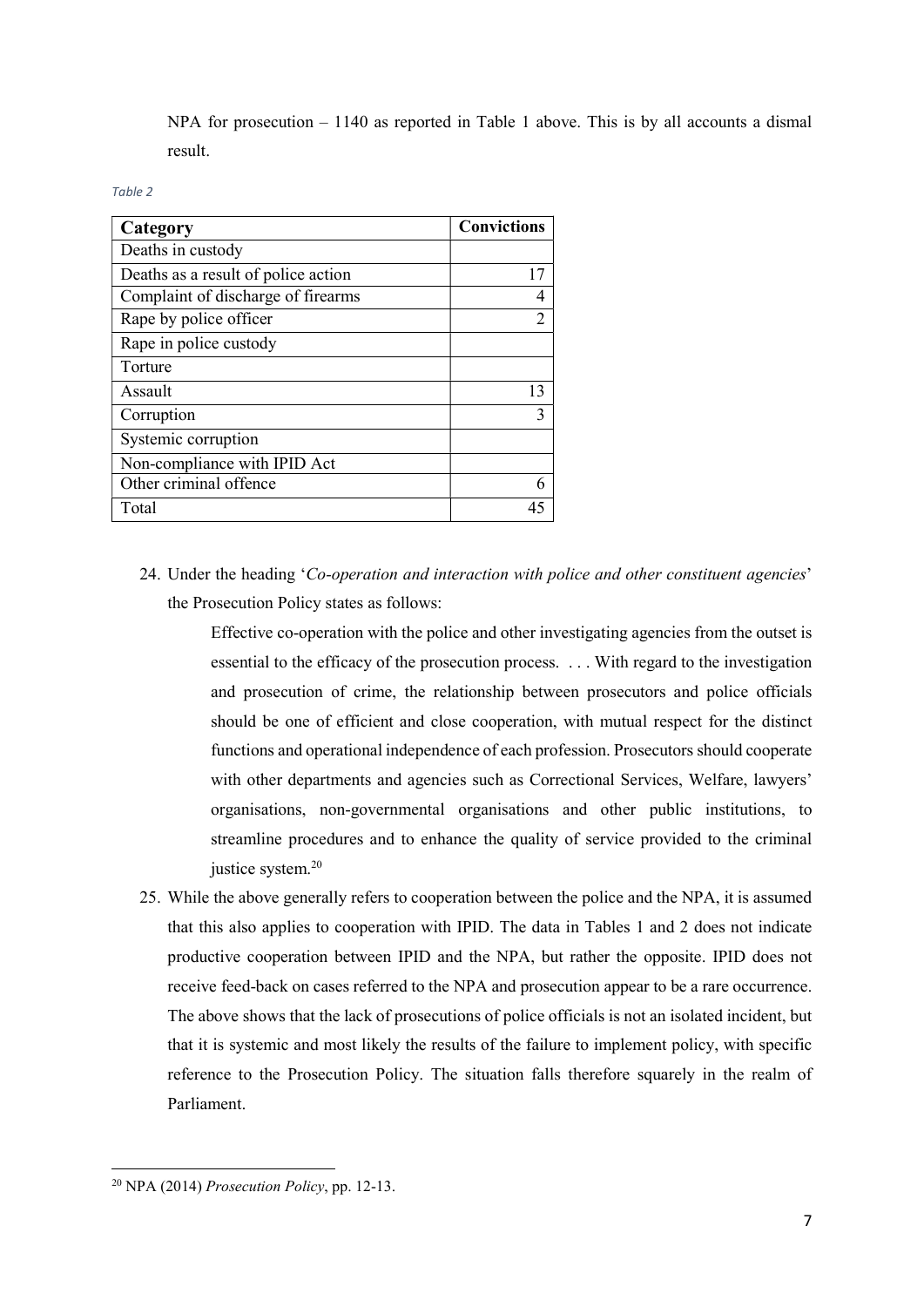#### Do the police perceive themselves to be accountable?

- 26. The above figures indicate that there is little reason to believe that the police perceive themselves to be accountable – the simple truth is that they are not prosecuted for serious crimes, including rights violations. The same appears to apply in respect of internal discipline.
- 27. SAPS management is responsible for internal discipline and the data on internal disciplinary hearings shed some light on how accountability is fostered, or rather not. Table 3 below presents the number of disciplinary actions over the last three years and Table 4 the results of such hearings. Table 3 does reflect a notable increase in disciplinary hearings over the preceding three years, which is encouraging. Given the size of SAPS staff establishment (some 194 000), the number of officials subjected to disciplinary action is miniscule; less than 2.5%. By way of comparison, in 2016/17 the Department of Correctional Services (DCS) conducted 3379 disciplinary hearings with a total staff of 39  $634^{21}$ , or nearly one out of every ten DCS officials, resulting in 117 dismissals.<sup>22</sup> DCS has maintained this level of disciplinary action since 2010 once it had established internal capacity to deal more effectively and efficiently with disciplinary matters.<sup>23</sup> It is also noteworthy that in 2016/17, roughly 50% of SAPS disciplinary cases were withdrawn or the finding was not guilty. In the case of DCS this figure is 5.4%. The implication is that even if disciplinary proceedings are brought against a SAPS official, the chances are still 50% that he or she will walk away scot-free. It is therefore evident that disciplinary cases are not effectively investigated and pursued.

| Table 3 Total number of disciplinary hearings |  |  |
|-----------------------------------------------|--|--|
|-----------------------------------------------|--|--|

|                                       | $2014/15$   2015/16 |      | 2016/17 |
|---------------------------------------|---------------------|------|---------|
| Total number of disciplinary hearings | 2482                | 4443 | 4265    |

|                          | 2014/15       |               | 2015/16       |               | 2016/17       |               |
|--------------------------|---------------|---------------|---------------|---------------|---------------|---------------|
| <b>Outcome</b>           | <b>Number</b> | $\frac{0}{0}$ | <b>Number</b> | $\frac{0}{0}$ | <b>Number</b> | $\frac{0}{0}$ |
| Correctional counselling | 151           | 2.9           | 96            | 2.2           | 113           | 2.5           |
| Demotion                 | $\theta$      | 0.0           | 0             | 0.0           | $\Omega$      | 0.0           |
| Dismissal                | 409           | 7.9           | 361           | 8.1           | 323           | 7.2           |
| Final written warning    | 419           | 8.1           | 313           | 7.1           | 339           | 7.5           |
| Fine                     | 807           | 15.5          | 629           | 14.2          | 512           | 11.4          |
| Suspended action         | 38            | 0.7           | $\theta$      | 0.0           | $\theta$      | 0.0           |
| Suspended dismissal      | 638           | 12.3          | 539           | 12.2          | 478           | 10.6          |
| Case withdrawn           | 756           | 14.5          | 622           | 14.0          | 539           | 12.0          |
| Not guilty               | 1266          | 24.4          | 1378          | 31.1          | 1741          | 38.7          |

#### Table 4 Outcome of disciplinary hearings

<sup>&</sup>lt;sup>21</sup> DCS (2017) Annual Report 2016/17, pp. 95  $&109$ .

 $22$  DCS (2017) Annual Report 2016/17, p. 107.

<sup>&</sup>lt;sup>23</sup> Muntingh, L. (2012) An analytical study on prison reform after 1994, Unpublished PhD Thesis, UWC, p. 200.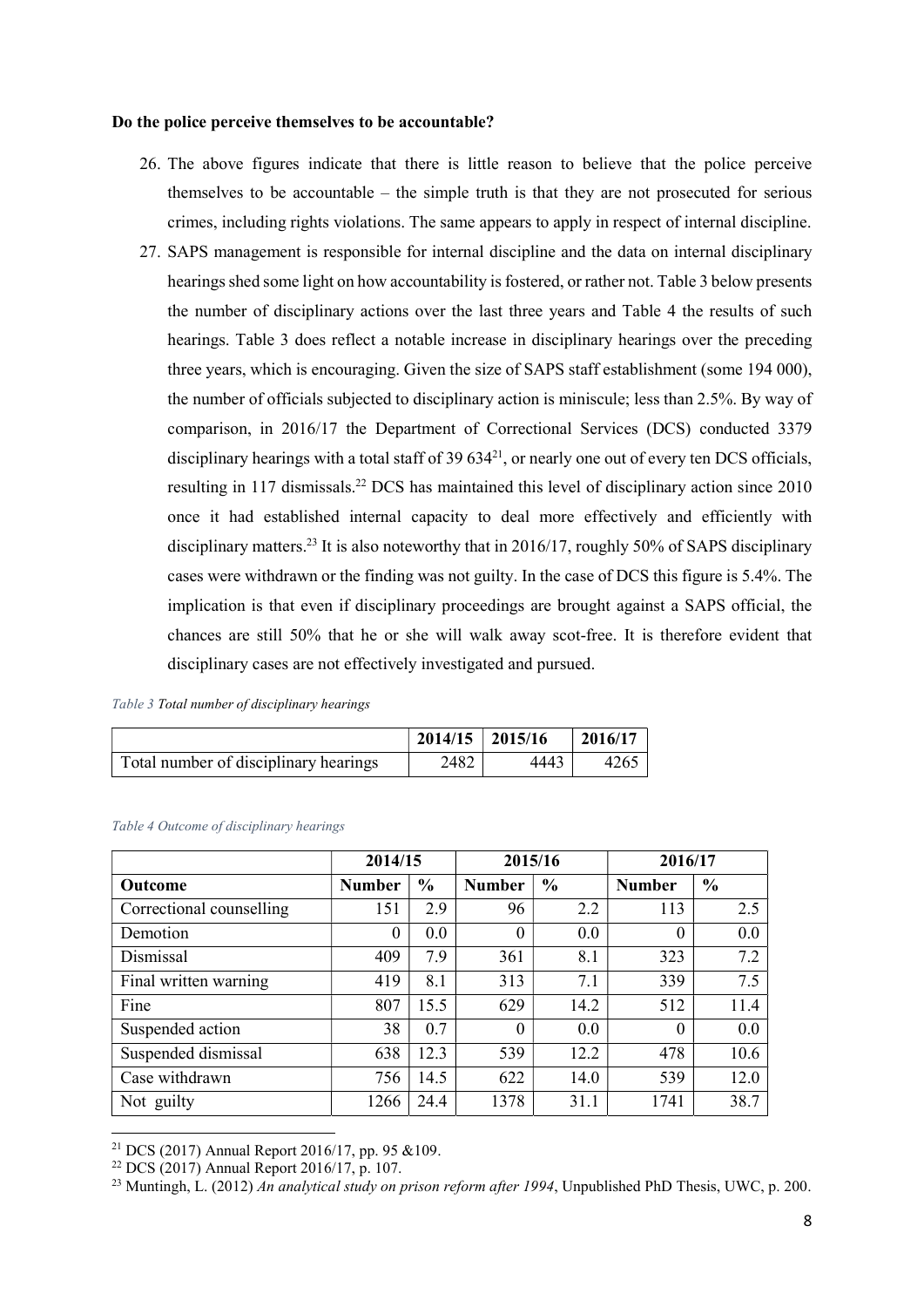|                           | 2014/15 |      | 2015/16 |     | 2016/17 |     |
|---------------------------|---------|------|---------|-----|---------|-----|
| Suspended without payment | 103     | 2.0  | 55      |     | 40      | 0.9 |
| Verbal warning            |         |      | 40      | 0.9 | 36      | 0.8 |
| Written warning           | 560     | 10.8 | 398     | 9.0 | 375     | 8.3 |
| Total                     | 5198    | 100  | 4431    | 100 | 4496    | 100 |

- 28. Criminal prosecutions against police officials cannot be detached from internal discipline in SAPS as they form part and parcel of the accountability architecture. The overall impression is that few officials are subject to internal discipline seen against the volume of complaints lodged with IPID for more serious offences. Further, even when disciplinary action is brought, the chances are 50% for a not guilty verdict or withdrawal of charges. This situation severely undermines fostering a culture of individual accountability. The situation at DCS appears to present an opportunity for SAPS to learn from them.
- 29. IPID reports annually on the details of disciplinary convictions following its investigations and recommendations. Table 5 below presents a sample for three offences, being assault with intent to cause grievous bodily harm, murder (death in police custody) and murder (due to police action) for 2016/17. The sample covers 45 cases from 2014/15. The table indicates that dismissal was the sanction in two thirds of murder (due to police action) and in 11.1% of cases murder (death in custody). Written warnings were used in the majority of cases relating to Assault gbh and Murder (death in police custody). Even if the details of the specific cases are not available, it appears at least at face value that these are shockingly lenient sanctions.

| <b>Sanction</b>                            | <b>Assault gbh</b> | <b>Murder</b><br>(death in<br>police | Murder (due to<br>police action) |
|--------------------------------------------|--------------------|--------------------------------------|----------------------------------|
|                                            |                    | custody)                             |                                  |
| Dismissal                                  | 12.5               | 11.1                                 | 66.7                             |
| Verbal warning                             | 16.7               |                                      | 8.3                              |
| Written warning                            | 50.0               | 55.6                                 | 8.3                              |
| Suspended without pay                      |                    |                                      | 8.3                              |
| Dismissal suspended for less than 2 months | 4.2                | 11.1                                 |                                  |
| Fine                                       | 12.5               | 11.1                                 |                                  |
| Suspended                                  |                    | 11.1                                 |                                  |
| Dismissal suspended for 6 months           |                    |                                      | 8.3                              |
| Final written warning                      | 4.2                |                                      |                                  |
| <b>Total</b>                               | 100                | 100                                  | 100                              |

| Table 5 Sanctions imposed for three serious crimes |  |  |  |
|----------------------------------------------------|--|--|--|
|                                                    |  |  |  |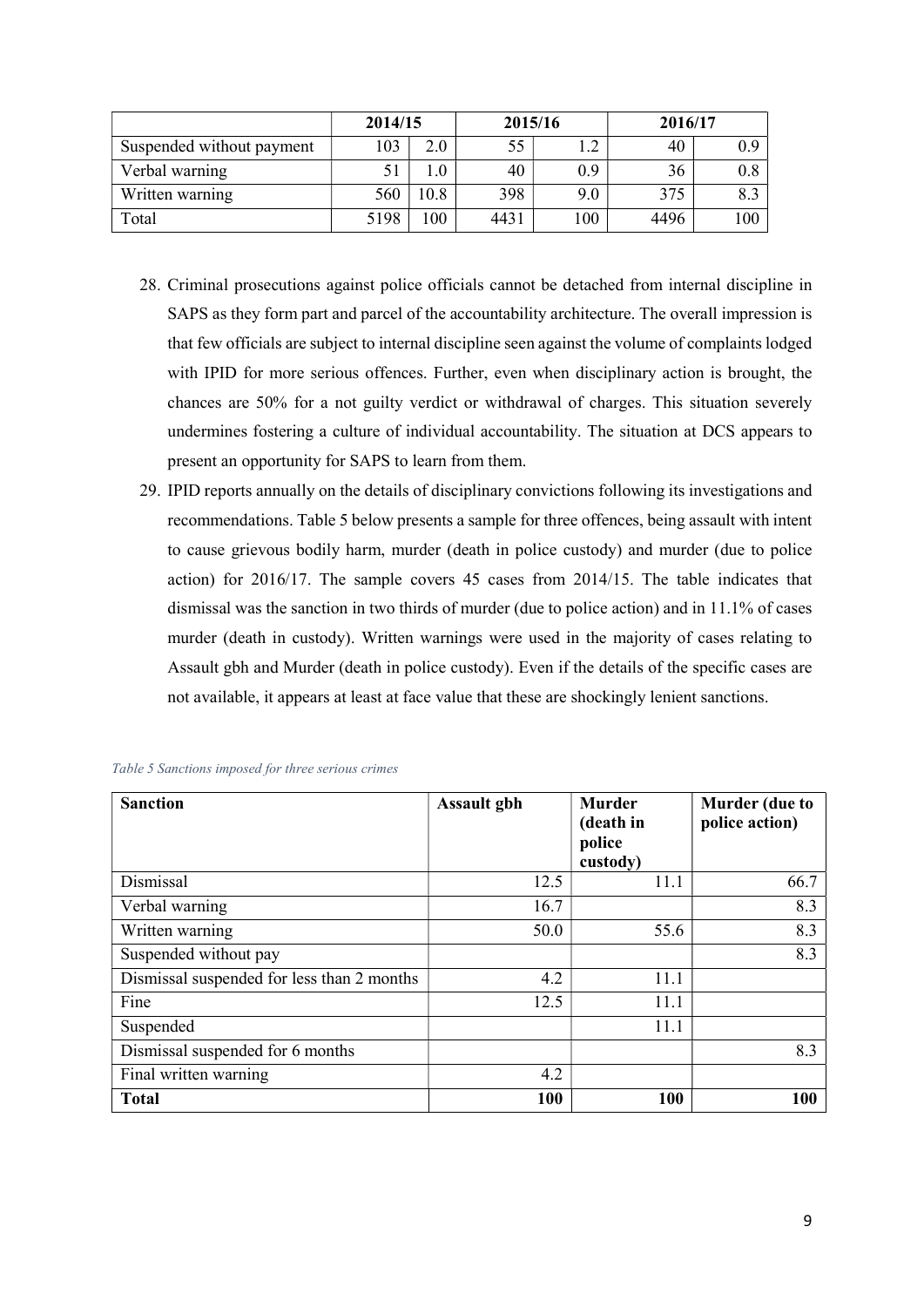30. Data from the 2016/17 IPID Annual Report is not disaggregated according to offence and sanction as shown in Table 5 above. However, a total of 276 convictions were received for different types of misconduct as shown Table 6.<sup>24</sup>

| <b>Sanction</b>          | N   | $\frac{0}{0}$ |
|--------------------------|-----|---------------|
| Written warning          | 145 | 52.5          |
| Verbal warning           | 38  | 13.8          |
| Fined                    | 27  | 9.8           |
| Dismissal                | 19  | 6.9           |
| Corrective counselling   | 17  | 6.2           |
| Suspended without salary | 14  | 5.1           |
| Final written warning    | 12  | 4.3           |
| Reprimanded              | 4   | 1.4           |
| <b>Total</b>             | 276 | 100           |

#### Table 6

- 31. The 2016/17 data is therefore broadly in line with the 2014/15 sample, indicating that a written warning is the most frequently used sanction and that there were only 19 dismissals or 6.9% of the total, indicating that dismissal is a rare event.
- 32. Seen against the background of few disciplinary processes initiated, the high attrition rate of disciplinary proceedings, the low conviction rate, the disproportionately light sanctions add to undermining efforts to build a culture of accountability and rather achieves the opposite, namely a culture of impunity.

## Reasons for not prosecuting

33. The existing Prosecution Policy does have an overall tenor of discouraging prosecution. The Prosecution Directives, which are determined by the NDPP alone and contain detailed guidelines to prosecutors, are treated as 'confidential' by the NPA. The Prosecution Directives currently provide that the written consent of the NDPP must be sought whenever specified public officials – primarily officials working in the criminal justice system such as members of the SAPS are to be prosecuted and that this requirement is necessary to avoid prosecutions in 'inappropriate circumstances'.<sup>25</sup> The UN Guidelines on the Role of Prosecutors are alive to this problem inasmuch it pertains specifically to public officials suspected of corruption, abuse of power and serious human rights violations, with the Guidelines requiring that special attention

<sup>&</sup>lt;sup>24</sup> IPID (2017) Annual Report 2016/17, p. 61.

<sup>&</sup>lt;sup>25</sup> NPA (2014) Prosecution Policy, p. 9 and NPA Prosecution Directives, Part 8: Prosecution of certain categories of person p25 .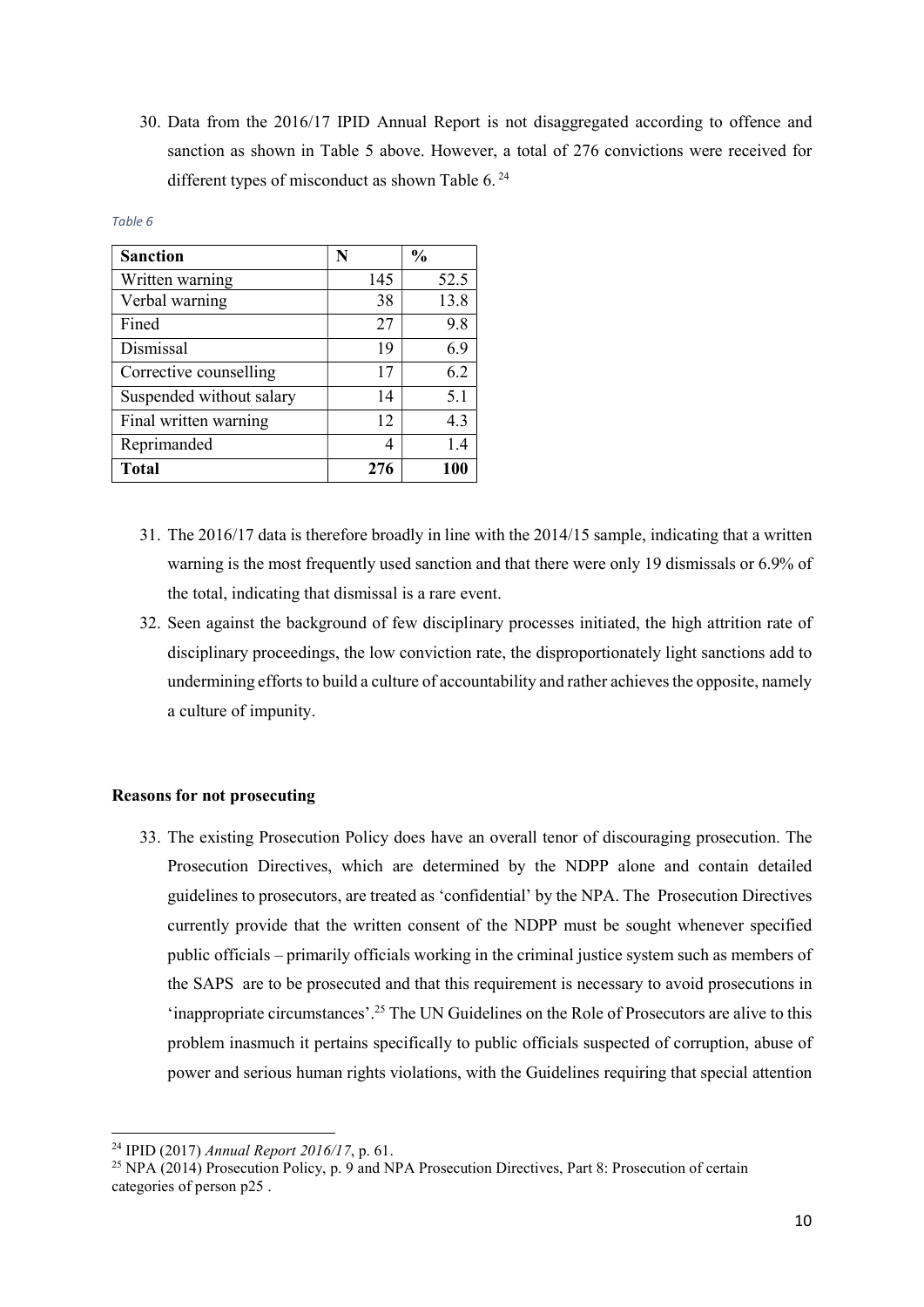should be given to such cases.<sup>26</sup> The Venice Commission acknowledges that not bringing prosecution which ought to be brought is probably a more common problem than incorrectly brought prosecutions and, furthermore, that it is more difficult to counter due to lack of judicial control.<sup>27</sup> The Supreme Court of Appeal (SCA) has held that equal weight and scrutiny must be accorded to the decision *not* to prosecute in apparent 'inappropriate circumstances' as to the decision to prosecute.<sup>28</sup>

34. The Prosecution Policy Directives sets out the framework for providing the reasons for decisions to prosecute or not prosecute. The Directives sets out the following 'typical reasons for a decision not to prosecute':

(a) The State would not be able to prove that the accused person had the necessary intention to commit the offence in question.

(b) The State would not be able to disprove the defence of the accused person (e.g. selfdefence, alibi or criminal incapacity).

(c) The complainant is a single witness. However, there are several defence witnesses who corroborate the version of the accused person.<sup>29</sup>

35. The risk with the 'typical reasons' is that they may be used in a rout fashion without disclosing the factual issues at hand. This impacts on both IPID and the victim. If the reason not to prosecute is due to some inadequacy in IPID's investigation, then IPID needs to learn from its mistakes and/or shortcomings and the consequences thereof. The victim on the other hand deserves a proper explanation, even if this may not be what the victim wants to hear.

# What are the possible remedies?

-

36. Section 7 of the IPID Act needs to be amended to address the lack of transparency and accountability and to compel the NPA to make decisions to prosecute or not and report on them. The aim is to avoid the current situation where cases are apparently in limbo at the NPA.

<sup>&</sup>lt;sup>26</sup> 'Guideline 15. Prosecutors shall give due attention to the prosecution of crimes committed by public officials, particularly corruption, abuse of power, grave violations of human rights and other crimes recognized by international law and, where authorized by law or consistent with local practice, the investigation of such offences.' Guidelines on the Role of Prosecutors Adopted by the Eighth United Nations Congress on the Prevention of Crime and the Treatment of Offenders, Havana, Cuba, 27 August to 7 September 1990.

<sup>&</sup>lt;sup>27</sup> Report on European standards as regards the independence of the judicial system: Part II – The Prosecution Service, Adopted by the Venice Commission at its  $85<sup>th</sup>$  plenary session (Venice, 17-18 December 2010) CDL-Ad (2010) 040, para. 21.

<sup>&</sup>lt;sup>28</sup> See also The Minister of Justice and Constitutional Development v The Southern African Litigation Centre (867/15) [2016] ZASCA 17 (15 March 2016).

<sup>29</sup> NPA (2014) Prosecution Policy Directives, Part 6B.